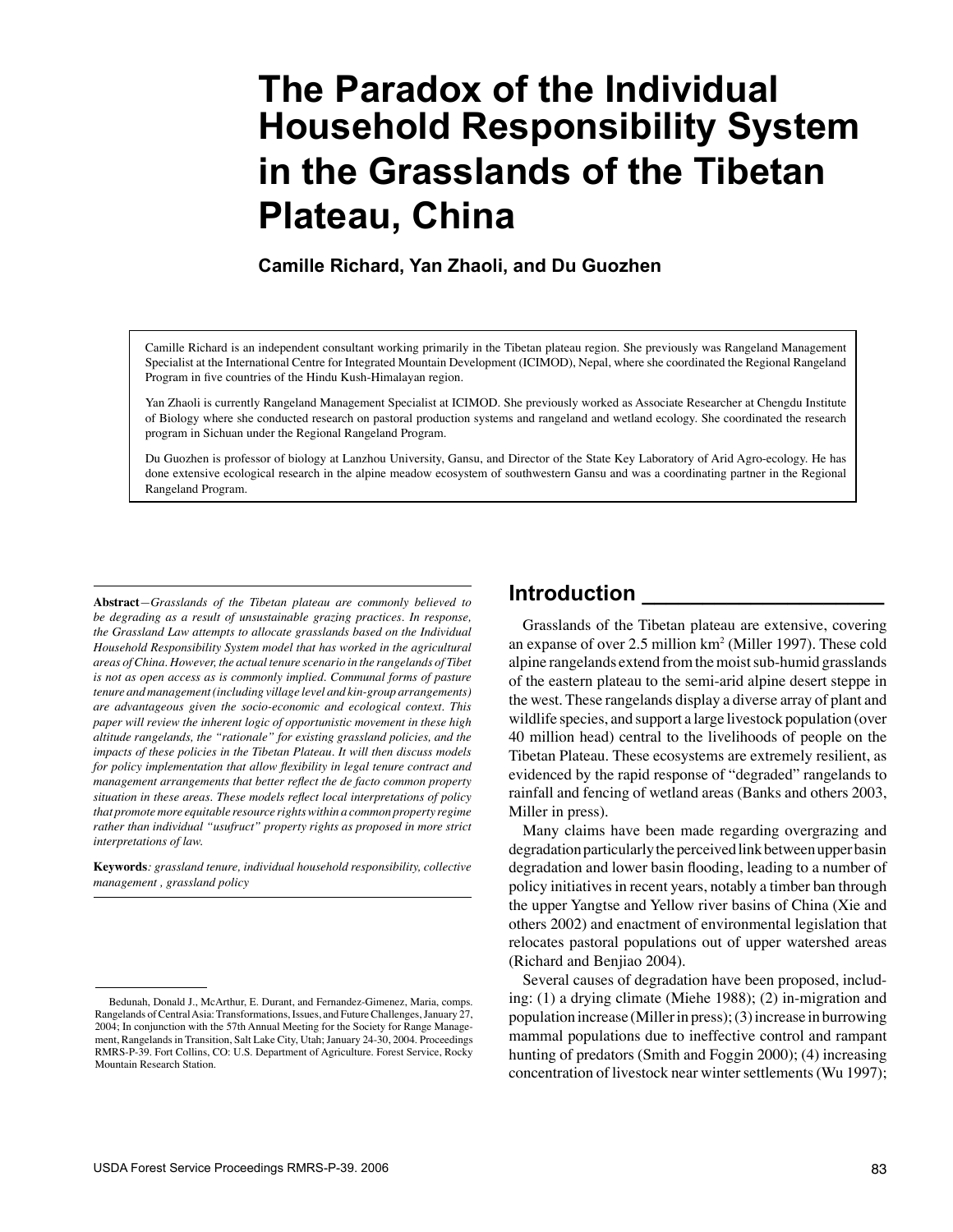(5) reduced mobility due to restrictive pasture tenure (Richard 2002, Yeh 2003); (6) breakdown of traditional regulatory mechanisms (Richard 2002); and; (7) lack of government investment in rangeland and livestock marketing infrastructure (Miller 1997). All but the first are strongly influenced by policies.

Pastoralists of China have experienced a number of policy changes affecting how livestock were managed and marketed, and how pastures were distributed, although there were strong continuities in land management systems and herding techniques. (Miller in press, Williams 1996, Wu and Richard 1999). With the advent of a new socialist regime in the early 1950's, livestock were redistributed among households to decrease the disparity between rich and poor. By the end of the 1950's, the commune system was in place in the eastern plateau, although started later in the west. Livestock became the property of the collectives and remained this way until the early 1980's, when economic reforms swept the nation. At this time, livestock were again redistributed to individual households but rangelands were still used communally. Over time, increasing human and livestock populations and redistributions of communal land holdings due to administrative boundaries have led to conflicts over resource use (Yeh 2003) and to subsequent overgrazing, a result of restricting movements as more and more households have settled (Miller in press, Richard 2002).

To address perceived issues of rangeland degradation, the government of China, citing the success of reforms in the early 1980's (specifically the Individual Household Responsibility System in cropping areas), formulated the Grassland Law in the mid-1980's and has been implementing it throughout western China (Banks and others 2003, Thwaites and others 1998, Williams 1996, Wu 1997). Land contracts are granted to individual households as a long-term lease (50 years), renewable provided that land management is satisfactory, while ownership of the land remains government property. The Chinese government justifies its policies due to the difficulty in providing nomads with social services like education and health care, and in responding to heavy snowfalls that have historically led to livestock losses (Wu and Richard 1999).

However, implementation of the law is proving to be difficult in non-arable lands (Schwarzwalder and others 2004), particularly in remote landscapes such as the Tibetan Plateau that are socially and environmentally marginal. Tibetan rangelands are heterogeneous in terms of water and forage availability, and display typically non-equilibrium patterns (Miller in press), even in the more sub-humid alpine grasslands of the eastern Tibetan plateau. The majority of locals depend on diverse livelihood practices besides animal husbandry, such as seasonal cropping, trade, migratory labor, and crafts. Given this reality, the allocation of grasslands to individual families (and its concomitant settlement) may not be the most efficacious means of ensuring access to pasture resources. Given the lack of information on the impacts of grassland policy implementation in China, the International Center for Integrated Mountain Development initiated a series of case studies to understand the actual realities of grassland allocation on the Tibetan plateau.

## **Study Sites\_\_\_\_\_\_\_\_\_\_\_\_\_\_\_\_\_\_\_\_\_**

Figure 1 shows the main counties in the Tibetan plateau of China where research studies have been conducted. Most of the sites are in the more humid eastern plateau of Sichuan, Gansu, Yunnan and Qinghai provinces, situated at an average elevation of approximately 3600 m, where carrying capacity is higher than the more arid western plateau and where implementation of the Grassland Law is further along. Dominated by alpine meadow species from the genera *Elymus, Deschampsia* and *Kobresia,* these grasslands are quite productive and may have the highest stocking densities of any natural grassland in the world, even though they are periodically subject to drought and heavy winter snow falls.

We also include a case study from Naqu Prefecture, in the northern Tibetan Autonomous Region. Here much of the grassland is situated at extremely high elevations (greater than 4500 m), yet receives sufficient moisture to support an alpine meadow community.

## **Grassland Tenure and Management Arrangements \_\_\_\_\_\_\_\_\_\_\_\_\_\_\_\_\_\_**

Table 1 provides a typology of tenure and management arrangements that currently and potentially exist on the Tibetan plateau. Tenure is distinguished from management as the right to claim benefits from a particular resource or set of resources. Management refers to the ways a particular resource is maintained. For example, each household may hold individual plots of land for hay but choose to share labor to plant and plow, yet harvest their own hay crops (individual tenure – collective management). This type of arrangement exists in an agropastoral village in Zhongdian County in northwest Yunnan (Xie and others 2002).

Arrangements range from individual household contracts, where land is individually managed (the upper left-hand corner of the matrix in table 1), to large-scale collective arrangements among contract holders across a landscape (bottom right). The former is more suited to crop lands, small winter and spring pastures, and hay fields. Large scale collective arrangements facilitate more effective protection and management of landscape amenities such as biodiversity or hydrological functions. An example of such an initiative would involve agreements whereby downstream users compensate upstream residents for protecting their landscapes to reduce flooding incidences. Such approaches have been tried elsewhere (Koch-Weser and Kahlenborn 2002), but not in China to date.

Figure 2 shows three simplified models of land allocation and management to illustrate how the Grassland Law has been implemented to date. These examples reflect real situations, based on data collected from Hongyuan County, Sichuan Province, and Maqu County, Gansu Province. These models represent the following situations: strict enforcement of the Individual Household Responsibility model (household tenure - household management); customary communal tenure and management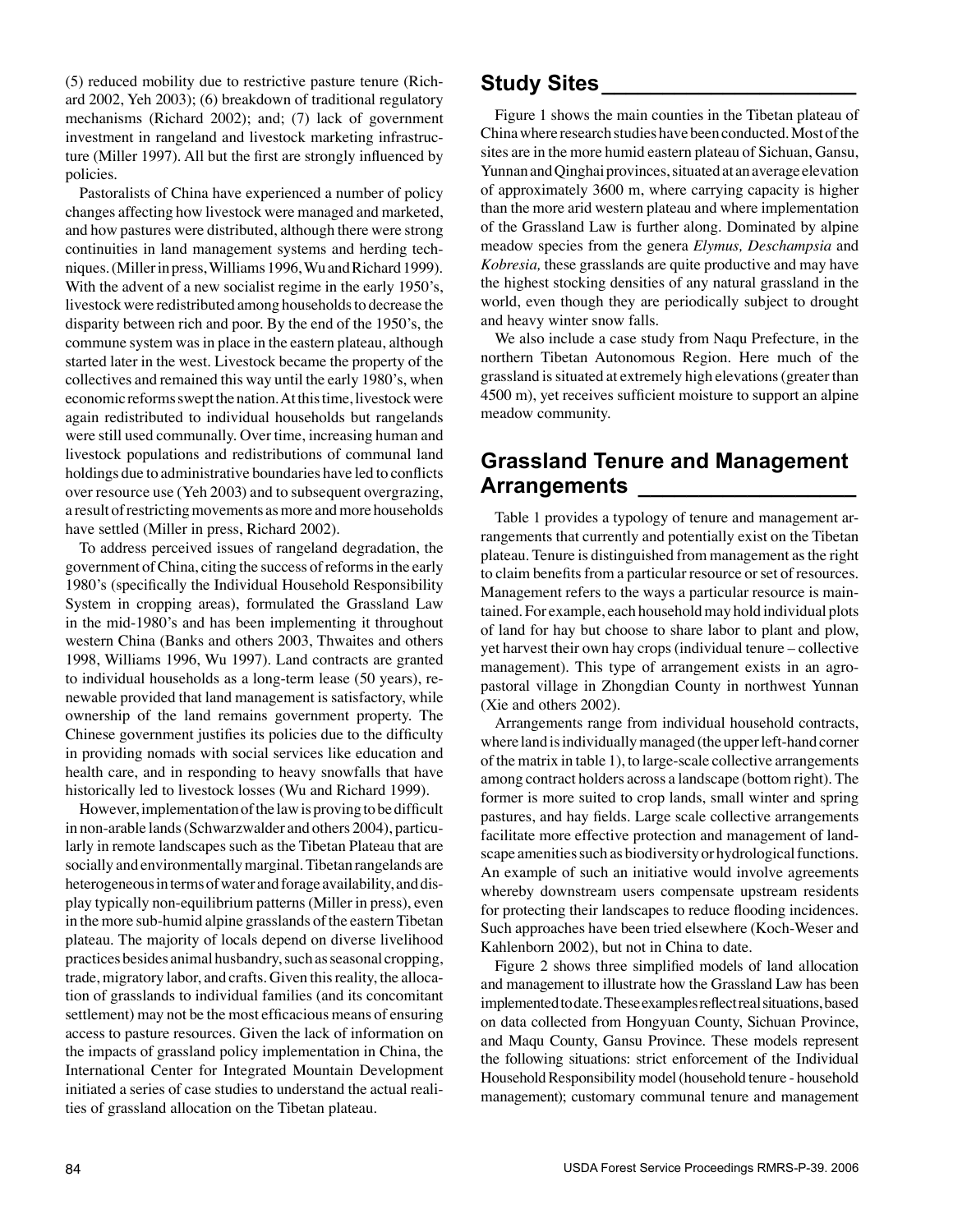

**Figure 1**—Map of China showing provinces and the main case study counties located in the Tibetan plateau.

|                      | Table 1—A typology of potential tenure and management arrangements for rangeland landscapes in the Tibetan plateau. Adapted |  |
|----------------------|-----------------------------------------------------------------------------------------------------------------------------|--|
| from Richard (2003). |                                                                                                                             |  |

|                                       | <b>MANAGEMENT ARRANGEMENTS</b>                    |                                                                                                                                                                                                                                                 |                                                                                                                                                                                                                                                       |                                                                                                                                                                                                                                                                                             |  |  |  |  |
|---------------------------------------|---------------------------------------------------|-------------------------------------------------------------------------------------------------------------------------------------------------------------------------------------------------------------------------------------------------|-------------------------------------------------------------------------------------------------------------------------------------------------------------------------------------------------------------------------------------------------------|---------------------------------------------------------------------------------------------------------------------------------------------------------------------------------------------------------------------------------------------------------------------------------------------|--|--|--|--|
|                                       |                                                   | Household                                                                                                                                                                                                                                       | <b>Household group</b>                                                                                                                                                                                                                                | <b>Village collective</b>                                                                                                                                                                                                                                                                   |  |  |  |  |
| contracts)<br>(legal<br><b>TENURE</b> | Household                                         | Grassland contract with<br>➤<br>individual household<br>Management by individual<br>≻<br>household<br>Each household derives<br>⋗<br>benefits from their own land<br>Example: Hongyuan County,<br>Sichuan - see fig. 2 (Yan and<br>others 2002) | Grassland contract with<br>≻<br>individual household<br>Management by household<br>≻<br>group<br>Resources shared communally<br>≻<br>based on household and<br>livestock population<br>Example: Magu County, Gansu-<br>see fig. 2 (Du and Zhang 2000) | Grassland contract with individual<br>➤<br>household<br>Cooperative of individual contract<br>▸<br>holders for pasture or landscape<br>management<br>Each household derives benefits<br>▸<br>from their own land<br>Example: Zhongdian County, Yunnan<br>(Xie and others 2002)              |  |  |  |  |
|                                       | <b>Household group</b>                            |                                                                                                                                                                                                                                                 | Grassland contract with<br>➤<br>household group<br>Management by group<br>➤<br>Resources shared communally<br>▸<br>based on household and<br>livestock population                                                                                     | Grassland contract with<br>➤<br>household group<br>Pasture or landscape<br>▸<br>management by cooperative of<br>household groups<br>Resources shared communally<br>▸<br>based on household and livestock<br>population                                                                      |  |  |  |  |
|                                       | <b>Collective</b><br>(village level or<br>larger) |                                                                                                                                                                                                                                                 |                                                                                                                                                                                                                                                       | Grassland contract with village<br>▸<br>(no internal land division)<br>Management by village or<br>collective of villages<br>Resources shared communally<br>based on household and livestock<br>population<br>Example: Nagu County, TAR (Banks<br>and others 2003, Richard and Tan<br>2004) |  |  |  |  |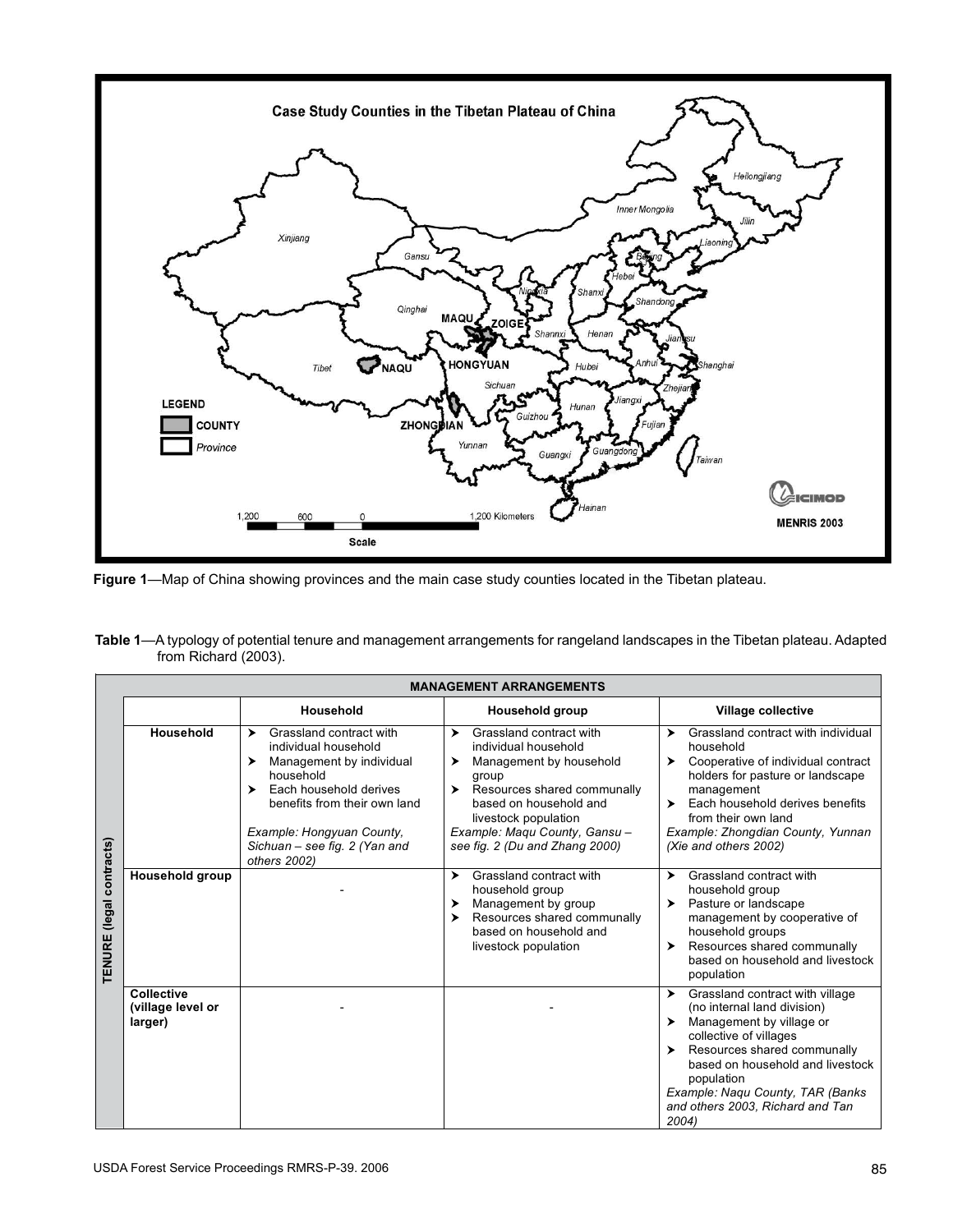

**Figure 2**—Comparisons of tenure and management arrangements for the eastern Tibetan plateau. The area of each large box represents the total pasture area (ha) required for ten households (HH), each with 300 sheep equivalency units (1 adult sheep or goat = 1 SEU; 6 sheep = 1 horse; 5 sheep = 1 yak), on a total of 1,600 ha of land. Fencing costs are calculated based on the price of 7 RMB/meter (approximately US\$1) for fence (Adapted from Richard 2003).

(no enforcement of the Grassland law); and a co-management model that brings together indigenous and scientific strategies, allowing for more flexible policy interpretations and locally appropriate adjustments.

#### **Government driven model—strict interpretation of law**

A pilot program has been established by the Sichuan Animal Husbandry Bureau in Hongyuan County, Sichuan Province as a demonstration site for livestock and pasture development programs. Here, families have been settled on individual allotments for year-round use and household management (Yan and others 2002). Although some positive outcomes have arisen from this strict implementation of the Grassland Law (where contracts are allocated to individual households and management is conducted by the household), such as reduced overall labor demand for households and

increased survival of herds in the winter, researchers have noted several disadvantages to such an approach. One is that fencing costs per household are often prohibitive without heavy government subsidies. As an example, each household would pay US\$3,155 to fence their 160 allotted hectares. Individual allotments also restrict access to water for many households, forcing them to travel long distances to riparian areas (Du and Zhang 2000, Richard and Tan 2004, Yan and others, in preparation). This has lead to increased bank erosion along water courses due to concentration of livestock at watering sites. In addition, Hongyuan County has been designated a milk production zone, which has dramatically impacted herd distribution. Most families want to keep their lactating herds near the road and milk collection points, renting tent sites and pastures from those families who were allocated roadside allotments. The impacts of overgrazing have become quite severe along roadsides near collection points.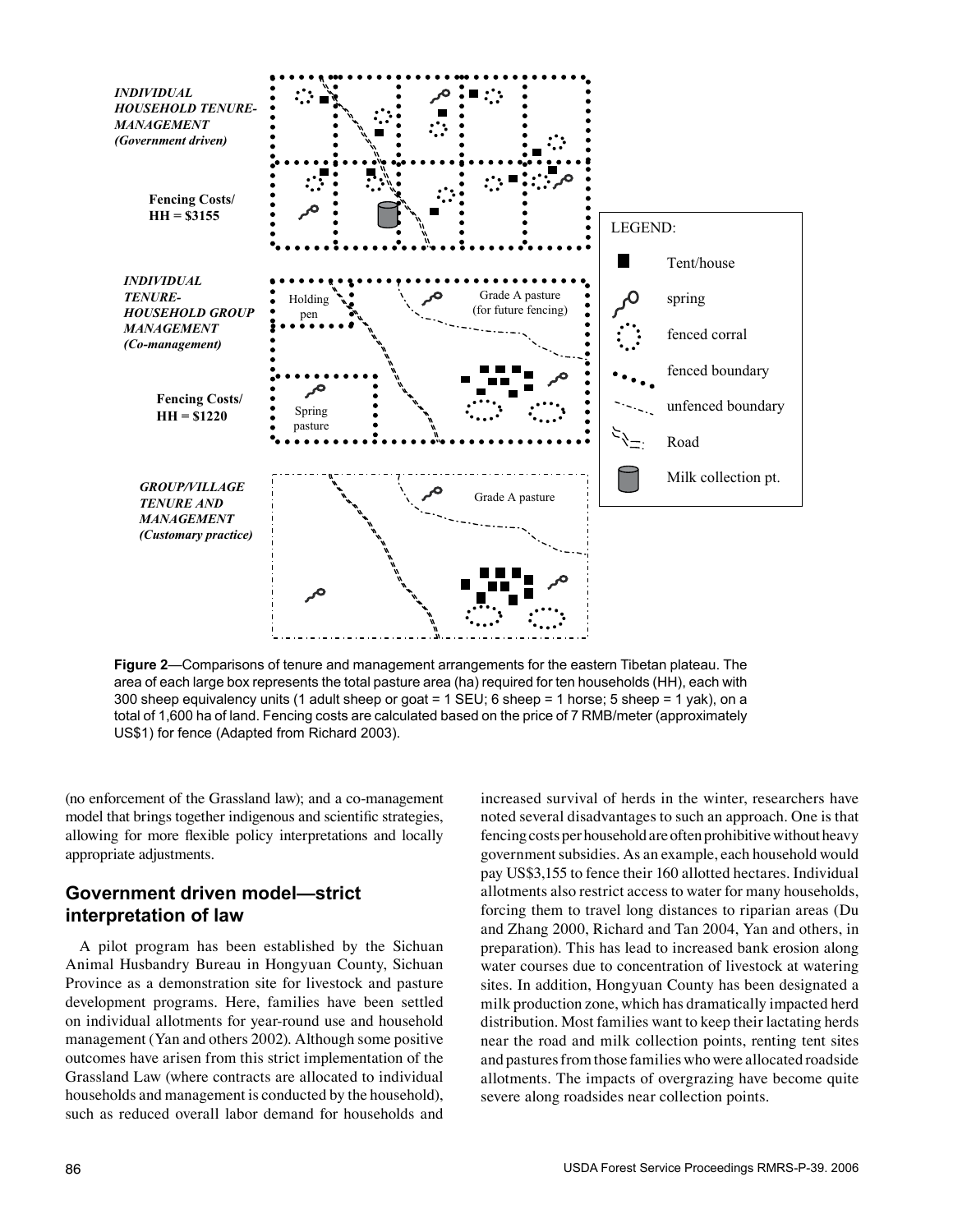These studies have also noted significant social impacts of the individual tenure, individual management model, such as increasing conflicts due to poor allocation of pastures, and widening gender gaps. Although reducing household labor overall, fencing has drastically reduced men's grazing responsibilities, in fact, transferring them to women and children, and reducing the opportunity for children to attend school. The impacts of the individual tenure, individual management model, both positive and negative, are summarized in Table 2.

Allocation of pastures and management responsibilities to the household level appear to be more successful where environmental conditions are more amenable to the cultivation of

hay, or where moisture is high enough to ensure relatively good grass growth, such as the eastern plateau. In areas of higher carrying capacity (for example, 0.5 ha/SEU<sup>1</sup> in Maqu County), individual households may be able to obtain enough pasture to maintain small but viable herds. Another important factor is the proximity of county or township government offices, which provide important subsidies for large-scale fencing. In most sites where the government has imposed individual tenure-management, people fence as they can afford it, meaning that wealthier families fence first and continue to graze outside their fence on other's "property" (Williams 1996). Unfenced

 $1$  sheep equivalency unit is defined locally as one yak equals five sheep and one horse equals six sheep.

**Table 2**—The impacts of the individual tenure, individual management model, in case study sites of the eastern Tibetan plateau (Du and Zhang 2000, Ma and others 2000, Richard 2002, Yan and others 2002).

|                                 | <b>Positive</b>                                                                                  | <b>Negative</b>                                                                                                                                                  |
|---------------------------------|--------------------------------------------------------------------------------------------------|------------------------------------------------------------------------------------------------------------------------------------------------------------------|
| Allocation process              | On paper the allocation is<br>perceived to be fair and<br>equitable                              | In reality, poor allocation of<br>pastures in many areas: some<br>receive good quality lands and<br>others poor land                                             |
| Size of pastures                | Has required herders to fix<br>number of livestock                                               | Individual pastures often too small;<br>herders liquidate herds/rent<br>pasture from those with excess<br>land. Flexibility reduced during<br>drought            |
| Water availability              | None documented                                                                                  | Lack of water on individual<br>pastures and lack of access to<br>neighbor's water sources; high<br>cost of water development                                     |
| Risk management                 | Livestock mortality reduced<br>through use of reserve<br>pastures                                | Costs per household high for<br>improvements-require significant<br>subsidies by the government                                                                  |
| Social services                 | Better access to veterinary<br>care and government<br>services where holding pens<br>constructed | Greater isolation of individual<br>households in remote areas                                                                                                    |
| Household labor<br>distribution | Reduced labor for overall<br>household                                                           | Gaps between men's and women's<br>labor increased as men spend less<br>time herding; increased labor for<br>children reducing opportunities for<br>schooling     |
| Social conflicts                | If boundaries clearly<br>demarcated - reduced conflicts                                          | Increased conflicts over water and<br>pasture resources                                                                                                          |
| Market access                   | Increased access to markets<br>with use of holding pens,<br>feedlots, settlement                 | None documented                                                                                                                                                  |
| Eco-system protection           | Improved productivity within<br>the fence due to protection<br>during growing season             | Degradation of surrounding<br>"commons"; no responsibility for<br>landscape amenities, such as<br>riparian areas which are heavily<br>grazed "outside the fence" |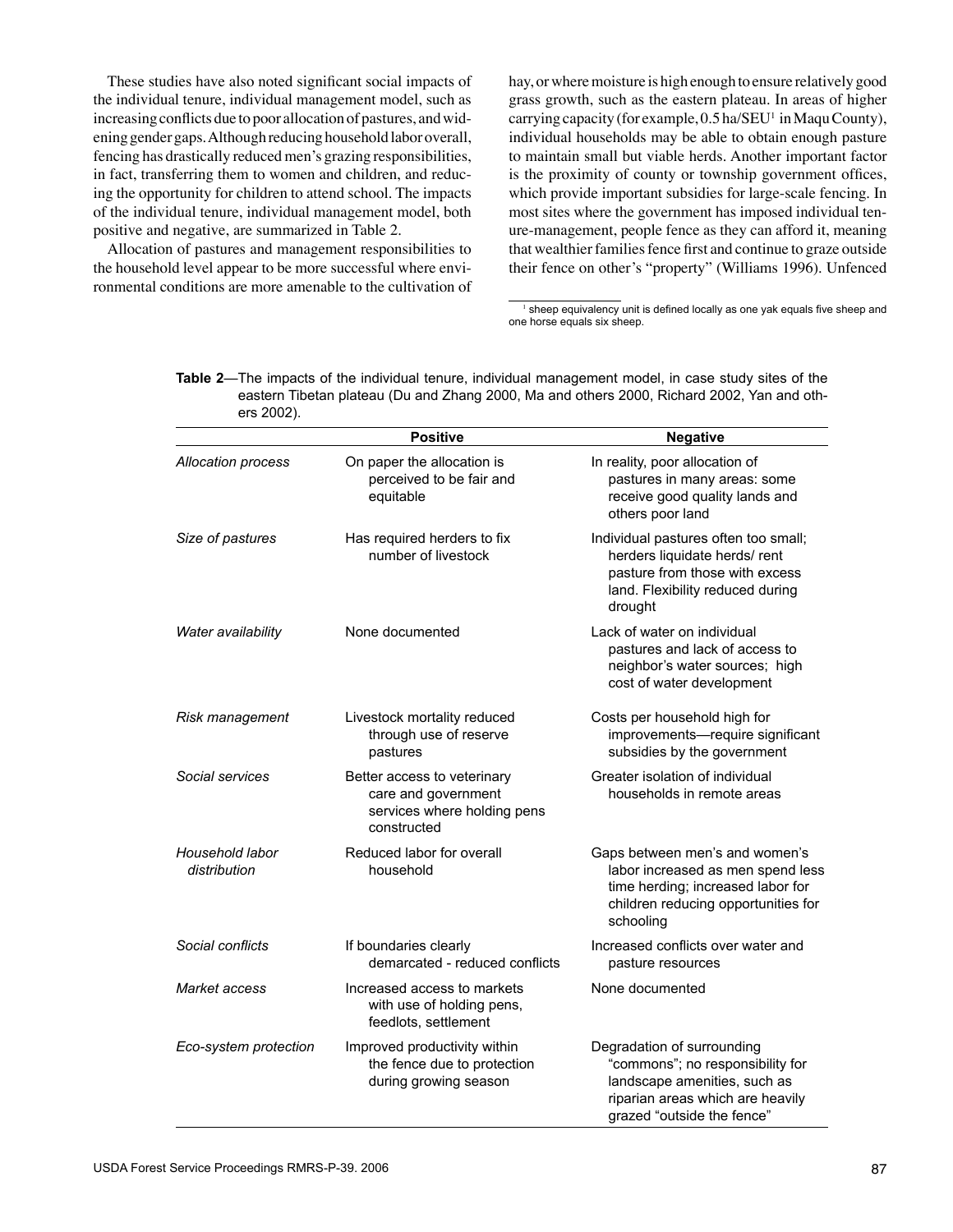areas experience more grazing pressure as a consequence, resulting in increased weed invasion outside fences.

Inevitably, conflicts arise. However, there are a few examples of government sponsored "demonstration areas" where heavy subsidies have ensured that most households concurrently fence their pastures, such as in Heibei, northern Qinghai (Wu and Richard 1999). In these cases, most households receive fencing and technical oversight so that conflicts are minimized and, for the most part, people stay within their allotted boundaries.

#### **Customary communal tenure and management**

Many pastoral communities throughout the Tibetan plateau currently manage pastures communally—with legal rights given to 'administrative villages', government units comprised of smaller 'natural villages' or herding groups that are not officially contracted under current law. Until now, 'natural villages' and herding groups have retained autonomy and set their own rules for pasture access and management, using collective herding and border patrols to enforce boundaries. Some county governments, such as Maqu, refuse to provide government subsidies to such groups if they fail to allocate grasslands according to the strict interpretation of the Individual Household Responsibility policy (Richard and Tan 2004), thus these communities lack government inputs such as fencing and pest control. The obvious advantage to this approach is that fencing costs are nil (see customary model, fig. 2). However, disadvantages include higher labor requirements and greater potential for encroachment by outside communities without effective legal recourse.

#### **Co-management model—flexible interpretation of law**

In Maqu County, southwestern Gansu Province, many families have also been legally allocated individual winter pastures and manage at an individual level. They express varying degrees of satisfaction with the allocation process and outcomes (Du and Zhang 2000, Yan and others in preparation, Zhao and others 2004). This county has adopted an approach that allows groups (up to ten households) pool their pastures for use as a collective, although usufruct rights are held legally at the household level (fig. 2: individual tenure, household group management arrangement). Locally perceived benefits include lower fencing costs, estimated to be only \$1,220 per household.

In addition, herders share labor. The number of livestock a household can graze depends primarily on the number of people per household and secondarily on the number of livestock the household possesses. Households that graze fewer livestock than the hypothetical carrying capacities of their share of the joint pasture are compensated by those households that graze more animals. Poor households are ensured access to the forage equivalent produced by their share of pasture, and they can earn supplementary income in the form of rents (Banks and others 2003).

The county government has declared Maqu a meat and butter producing zone, and has established marketing facilities. Consequently, herds are more evenly distributed across the landscape than those in Hongyuan County because these more durable products can be carried to market instead of being collected near the site of production, such as for milk (Richard and Tan 2004). With this type of policy, incentives are in place to ensure that the rangeland areas are more effectively utilized.

Table 3 summarizes the strengths and weaknesses of the three land management models presented. The co-management approach better bridges local knowledge with government support and gives greater legitimacy to practices local communities are already enacting. This is an effective option given the complex nature of rangeland ecosystems and the realities of poverty and subsistence still prevalent on the plateau.

## **The Paradox of Policy Implementation \_\_\_\_\_\_\_\_\_\_\_\_\_\_\_\_\_**

An obvious paradox lies in the fact that a strict interpretation of the law, which favors individual usufruct rights and true "individual household responsibility", simply does not match Tibetan cultural or rangeland characteristics. As it is, the vast majority of areas in western China are still managed by common property regimes, despite government claims of over 90% allocation to the household level (Banks and others 2003, Schwarzwalder and others 2004, Sheehy 2001). The *de facto* situation reflects traditional norms and the persistence of village and kinship commons. These groups exclude others at the village level, with varying degrees of exclusion at the group boundary level, and possess informal mechanisms to arbitrate grassland disputes (Banks and others 2003). However, many of these groups lack internal regulation of pasture use leading to unequal appropriation among rich and poor households.

Local county and township governments are increasingly recognizing that pasture boundaries at the household level are not effective beyond smaller winter pastures and hay fields. They have thus been issuing group- and village-level contracts for fall and summer pastures which are typically in more remote areas (Richard and Benjiao 2004). As these groups mature, poorer members with fewer livestock are starting to demand greater benefits from their resource rights, forcing negotiations at the township or county level. They are working out arrangements *within* groups so that poorer households receive compensation for their "rights to grass". In this way, individual rights are ensured within the group, without the ineffective parceling of pastures across the landscape. The paradox is that local interpretation and implementation of "individual household responsibility" is actually providing each household access to grazing resources that are still perceived as common property.

Naqu County in the northern Tibetan Autonomous Region (TAR) is an example of a co-management approach in which resource rights are allocated at the village level and management is collective, but resource rights are fairly accrued to individual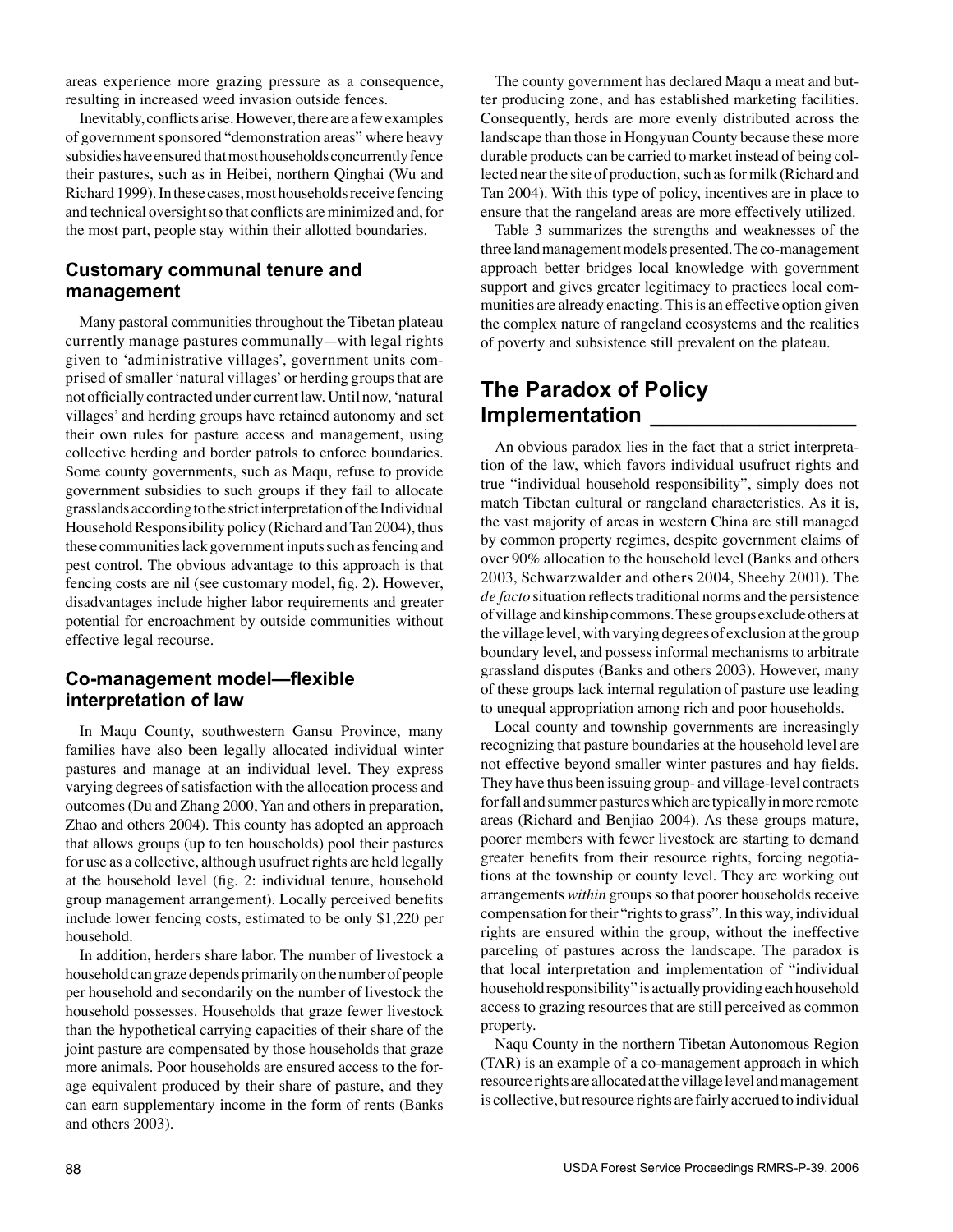**Table 3**—A comparison of policy implementation models for resource tenure-management arrangements and their relative strengths and weaknesses.

| <b>Government Driven</b>                                              | <b>Co-Management</b>                                                | <b>Customary Practice</b>                                  |
|-----------------------------------------------------------------------|---------------------------------------------------------------------|------------------------------------------------------------|
| Easier to provide services<br>such as credit and<br>veterinary care   | Lower risks/costs per<br>household                                  | Lack financial resources<br>and technical inputs           |
| Tenure more secure under<br>situations of conflict and<br>instability | Legal rights ensured per<br>household                               | Individual households lack<br>equitable rights             |
| Ignores community<br>strengths                                        | Subsidies and technical<br>inputs provided                          | High (but shared) labor to<br>protect traditional pastures |
| Creates higher costs/risks                                            | Decisions regarding<br>management made by<br>community              | Increasing external<br>encroachment                        |
| Creates unintended<br>conflicts due to poor<br>allocation process     | Communities' skills are<br>strengthened (social capital)            | Greater mobility for grazing                               |
| Does not protect large<br>landscape amenities                         | More facilitation required,<br>especially with larger<br>population |                                                            |
| Reduced flexibility during<br>dry years                               | Greater mobility for grazing                                        |                                                            |

households through benefit sharing arrangements (Richard and Tan 2004). Here the government, with assistance from an international non-governmental organization, has established a number of fattening pastures that have been, or will be, formally contracted to a group or village (either administrative or natural). Locations for these improved pastures were selected through consultation with beneficiary communities, and fences were constructed where they serve to protect wetland functions and facilitate rapid growth response. Each beneficiary group has developed rules for pasture use, including stocking rates and timing of grazing, which vary from site to site.

Households are not required to join a group contract. Once the formal grassland contracting process begins, households may choose to take individual winter allotments or to combine land access rights at the group or natural village levels, provided that they decide to do this prior to the land division process. Use rights per family—be they individual or collective contracts—are calculated based on household population (70%) and livestock number (30%). For collective contracts, the county has established a use tax of  $0.05$  RMB $2$ /day for each SEU, so that those that graze more animals pay more. This "grazing fee" is then collected by the village or group leader and redistributed among member households within the village or group, based on the formula above.

## **Opportunities and Constraints for Future Policy Implementation \_\_\_\_\_**

A number of factors currently favor a more communitycentered approach to rangeland management on the Tibetan plateau in China. For one, customary practice and native perception of resource rights favors communal arrangements. Historically nomadic populations worked in groups to achieve economies of scale for livestock management in this harsh environment. These customary norms build community cohesion and can facilitate the shift for poorer households toward increasingly market-oriented production practices, provided that individual rights are protected within groups.

There is a growing awareness among policy makers that tenure policies for non-arable rangeland areas require different strategies than those for agricultural lands (Schwarzwalder and others 2004). Since rangelands are not homogenous landscapes, local communities and governments should have the flexibility to create tenure regimes that match local cultural and ecological characteristics. Fortunately, current laws allow site-specific interpretation while simultaneously protecting rights of poorer households. The newly revised Rural Land Contracting Law (2002), while still maintaining emphasis on contracting rural land to the household, allows joint management where individual households can invest their individually

<sup>&</sup>lt;sup>2</sup> At time of publication, one US dollar was equivalent to 8.26 Chinese RMB.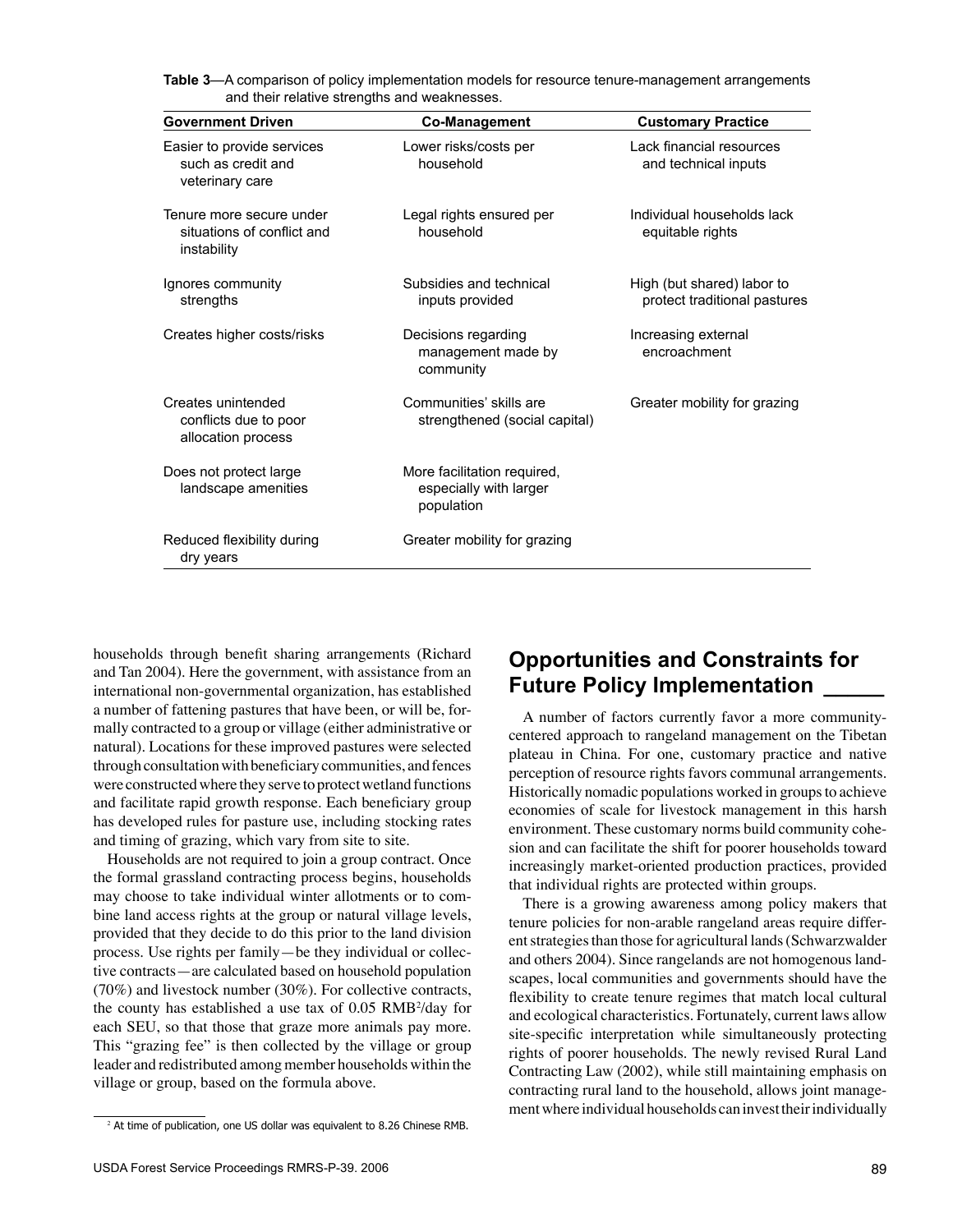allotted rights in a common pool. The revised Grassland Law states that pastures may be contracted to individual households or groups of households acting as a collective entity.

In addition to these laws, the central government is currently drafting a new rural cooperatives policy (Li Ping pers. comm.). Promotion of local marketing cooperatives in the region can indirectly enhance collective efforts for grassland management as groups that herd together typically market together. Organized group marketing at the township level is a growing trend across the plateau (Richard and Benjiao 2004). A rural cooperatives policy, combined with flexible interpretations of land contracting laws, will grant these fledgling groups more legitimacy.

A constraint to community-based rangeland management is that the new grassland law vests greater power in county, prefecture and provincial governments to regulate land contracting, which could undermine local efforts to influence land use planning and the allocation process. Those mandated to implement these policies often do not understand the laws' inherent flexibility. They often are at the mercy of higher-level decision-makers, and thus there is poor local representation in the grassland allocation process (Yan and others 2004).

A key strategy in promoting community-centered approaches will be to develop implementation guidelines, based on comanagement principals, which enable local governments and communities to jointly define and adopt appropriate land management models that accommodate site-specific conditions and aspirations. This will require government officials and technicians to re-orient toward co-management approaches, both through formal training and through involvement in a participatory planning and implementation process at the local level. This can be combined with development interventions that strengthen rural marketing cooperatives and increase access to rural credit for both individuals and groups, which will in the long run reduce vulnerabilities and give pastoralists tools to deal with the risk inherent to the nomadic way of life on the Tibetan plateau.

### **References \_\_\_\_\_\_\_\_\_\_\_\_\_\_\_\_\_\_\_\_\_**

- Banks, Tony.; Richard, Camille E.; Li Ping, Yan Zhaoli. 2003. Community-based grassland management in western china: Rationale, pilot project experience, and policy implications. Mountain Research and Development. 23(2):132-140.
- Du Guozhen and Zhang Degang. 2000. Final report of ICIMOD Regional Rangeland Programme — Maqu County, Gansu (Phase I). Project report submitted to International Centre for Integrated Mountain Development, Kathmandu. Unpublished.
- Koch-Weser, M. and W. Kahlenborn. 2002. Legal, economic, and compensation mechanisms in support of sustainable mountain development. Thematic Paper for UNEP / Bishkek Global Mountain Summit (draft). 29 October – 1 November 2002. Available: http://www.mtnforum.org/resources/library/kochx02a.htm.
- Li Ping. Representative for the Rural Development Institute. Beijing. Personal communication.
- Ma, Y., Li, Q., and Li, Y. 2000. Final Report of ICIMOD Regional Rangeland Programme — Dari County, Qinghai (Phase I). Project report submitted to the International Centre for Integrated Mountain Development. Unpublished.
- Miehe, G. 1988. Geoecological reconnaissance in the alpine belt in southern Tibet. GeoJournal 17(4): 635-648.
- Miller, Daniel J. 1997. Rangelands and pastoral development: an introduction. In: D.J. Miller and S.R. Craig (eds.) Rangelands and Pastoral Development in the Hindu-Kush Himalayas: Proceedings of a Regional Experts Meeting; November 5-7, 1996; Kathmandu, Nepal. Kathmandu: International Centre for Integrated Mountain Development: 1-6.
- Miller, D. (in press). The Tibetan Steppe. In: Reynolds, S. Ed. Grasslands of the World. Rome: FAO.
- Richard, C.E. 2002. The potential for rangeland management in yak rearing areas of the Tibetan plateau.' In: Jianlin, H.; Richard, C.; Hanotte, O.; McVeigh, C.; Rege, J.E.O. (eds.) Yak Production in Central Asian Highlands. Proceedings of the Third International Congress on Yak held in Lhasa P.R. China, 4-9 September 2000, Nairobi: ILRI (International Livestock Research Institute), p. 11-20.
- Richard, C.E. 2003. Co-management processes to maintain livestock mobility and biodiversity in alpine rangelands of the Tibetan plateau. In: Lemons, J.; Victor, R.; Schaffer, D. (eds.) Conserving Biodiversity in Arid Regions: Best Practices in Developing Nations. Dordrecht, The Netherlands: Kluwer Academic Publishers: 249-273.
- Richard, C.E. and Ben Jiao. 2004. Pastoral development sector consulting report submitted to the Bridge Fund, USA. Unpublished.
- Richard, C.E. and Tan, J. 2004. Resource tenure models for rangeland improvements. In: Richard, C.E.; Hoffman, K. (eds) The Changing Face of Pastoralism in the Hindu-Kush Himalaya Tibetan Plateau Highlands: Forging a Sustainable Path for the Future, Proceedings of a Strategy Workshop Conducted in Lhasa, TAR, PRC, May 2002. Kathmandu: International Centre for Integrated Mountain Development. Volume 2: 37-46.
- Schwarzwalder, B.; Zheng, B.; Li, P.; Su, Y.; Zhang, L. 2004. Tenure and Management Arrangements for China's Grassland Resources: Fieldwork Findings and Legal and Policy Recommendations. In: Richard, C.E.; Hoffman, K. (eds.) The Changing Face of Pastoralism in the Hindu-Kush Himalaya Tibetan Plateau Highlands: Forging a Sustainable Path for the Future, Proceedings of a Strategy Workshop Conducted in Lhasa, TAR, PRC, May 2002. Kathmandu: International Centre for Integrated Mountain Development. Volume 1: 15-36.
- Sheehy, D. 2001. The rangelands, land degradation and black beach: A review of research reports and discussions. In: N. van Wageningen and Sa Wenjun (eds.) The Living Plateau: Changing Lives of Herders in Qinghai. Kathmandu: ICIMOD: 5-9.
- Smith, A. and M. Foggin. 2000. The plateau pika is a keystone species for biodiversity on the Tibetan Plateau. In: Lu, Z. and J. Springer (eds.) Tibet's Biodiversity: Conservation and Management. Beijing: China Forestry Publishing House: 131-140.
- Thwaites, R.; De Lacy, T.; Li, Y.H.; Liu, X.H. 1998. Property rights, social change, and grassland degradation in Xilingol Biosphere Reserve, Inner Mongolia, China. Society and Natural Resources. 11: 319-338.
- Williams, D.M. 1996. Grassland enclosures: catalyst of land degradation in Inner Mongolia. Human Organization. 55:307-313
- Wu, N.; Richard, C.E. 1999. The privatisation process of rangeland and its impacts on the pastoral dynamics in the Hindu Kush Himalaya: the case of western Sichuan, China. In: Eldridge, D.; Freudenberger, D. (eds) People and Rangelands. Proceedings of VI International Rangelands Congress, Townsville, Australia. Aitkenvale, Australia: VI International Rangelands Congress, Inc: 14-21.